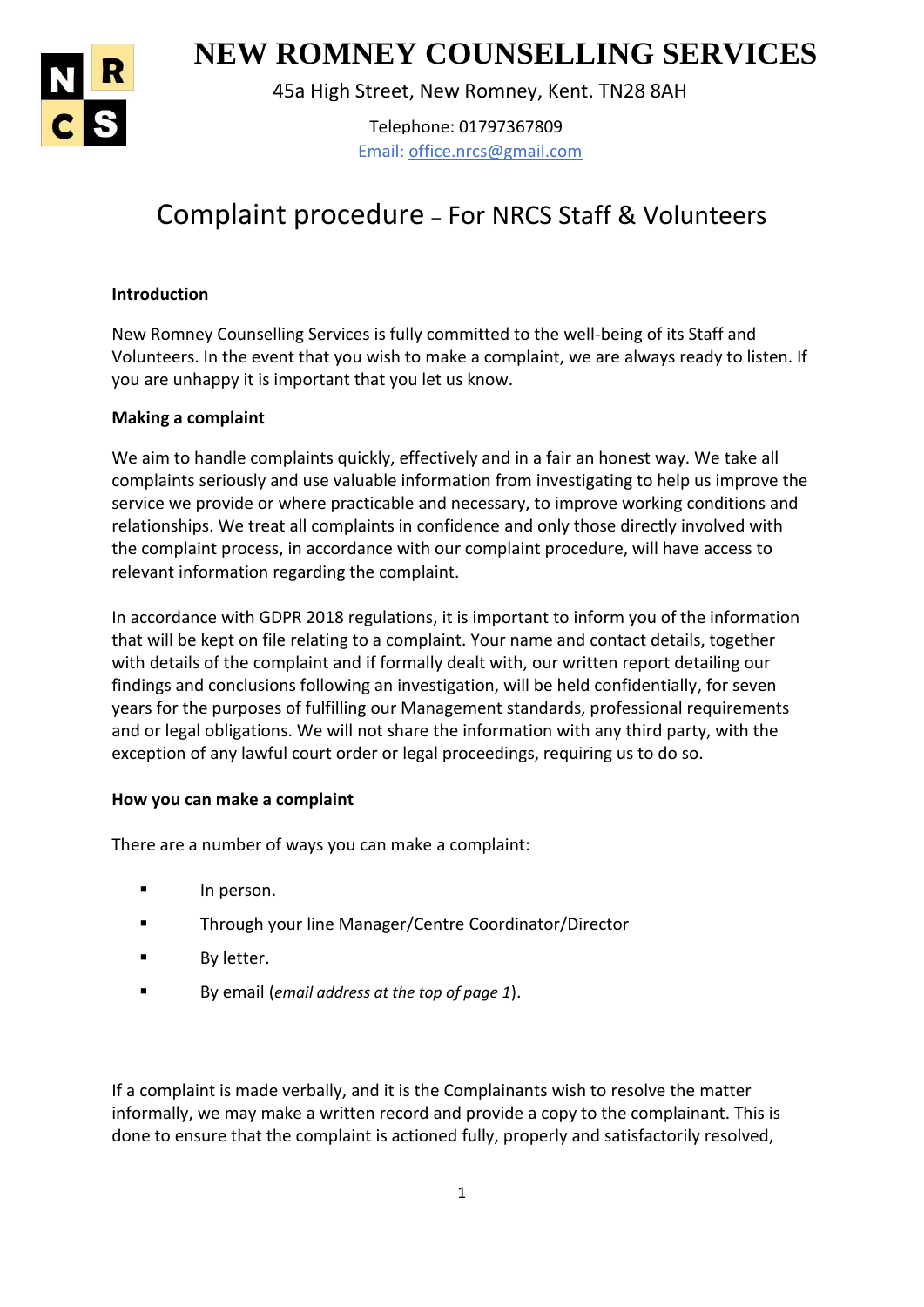albeit informally. If agreed by all parties, in this instance the formal complaint procedure may not be required and so unlikely that any further written correspondence necessary.

# **Making a suggestion**

Depending on the nature and details of a complaint, some people feel more comfortable making a 'suggestion' rather than escalating to a formal complaint. In this instance we will verbally clarify with you whether this is a suggestion or a complaint. If it is a suggestion, the management team will be notified for due consideration and it is unlikely that there will be any further correspondence. If it is confirmed as a complaint, then our complaint procedure will be initiated.

## **How we handle your complaint**

# **Informally**

In the first instance you should raise your complaint to your line Manager. If the complaint is directed against the line Manager or, the line Manager is unavailable or, you are unsure who your line Manager is, the complaint should be made to the Centre Coordinator or a Director. In the event that a line Manager or Centre Coordinator wishes to make a complaint, a Director should be selected to receive and handle the complaint.

Every effort will be made to resolve the matter swiftly and if appropriate, informally to the satisfaction of all parties. In this way the matter can be resolved more quickly.

## **Formally**

If the complaint cannot be resolved informally, is of a more serious nature or a written complaint is received, it will then be escalated to a formal complaint and we will follow our complaint procedure accordingly.

- **1** The complaint will be passed to the Chairman of the Board of Directors or, if the complaint is directed against the Chairman or the Chairman is currently unavailable, the Centre Co-ordinator will select another director to oversee the complaint. The director selected is here after referred to as the designated director.
- **2** The designated Director will acknowledge receipt to the complainant within seven working days.
- **3** The designated Director will form and Chair a Sub-Committee of the Board of Directors having three members in total. The Complainant will be notified of the existence of the Sub-Committee as soon as it has been formed.
- **4** The Sub-Committee will meet as soon as possible to establish, in the first instance, that the complaint has merit. The designated Director will write to the Complainant advising of the outcome of this meeting and of the Sub-Committee's reasons for their decision.